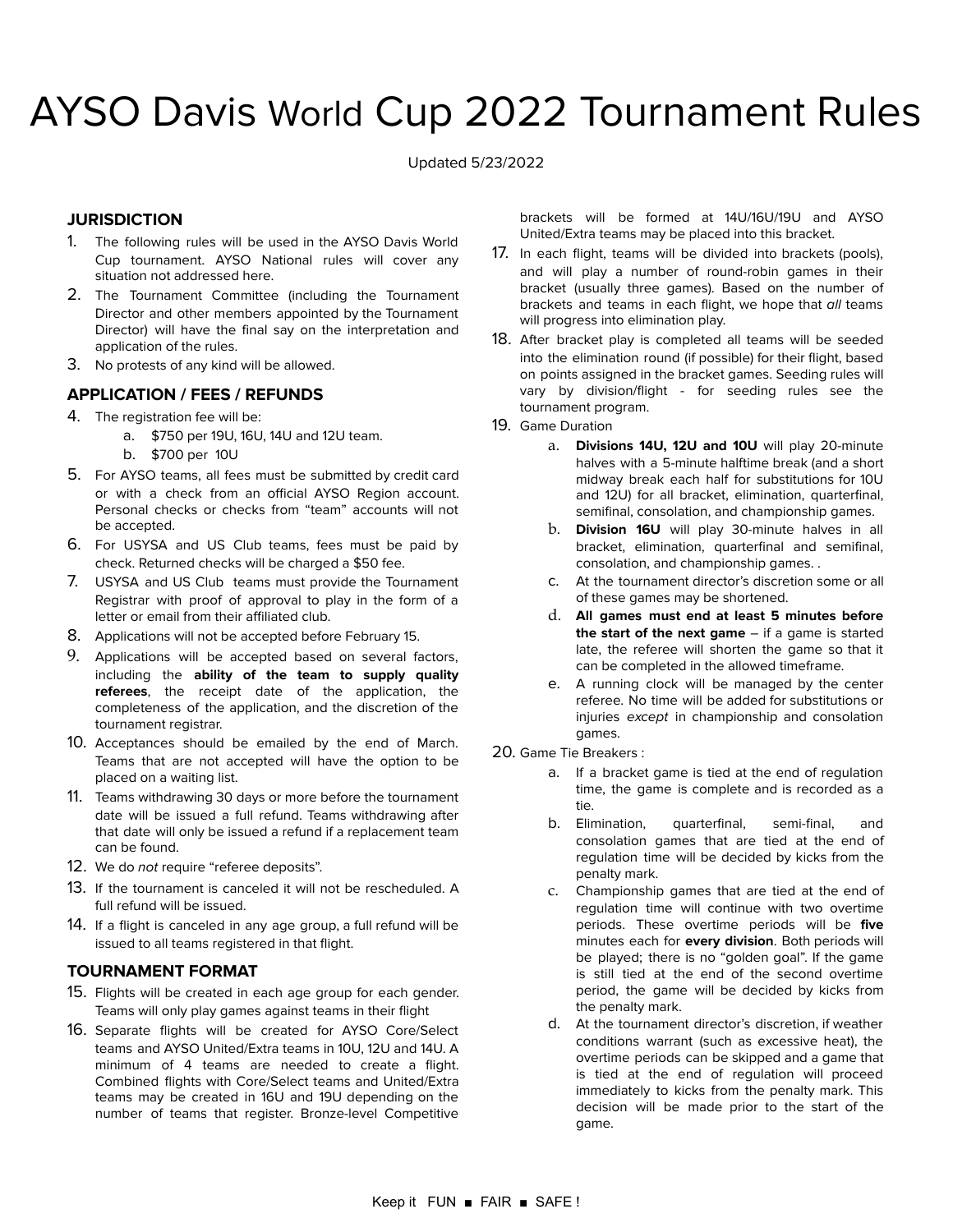- 21. Points will be awarded in bracket games as follows:
	- a. 6 points for a win or forfeit
	- b. 3 points for a tie
	- c. 0 points for a loss
	- d. 1 point for each goal scored (maximum of 3 per game)
	- e. 1 point for a shutout (including 0-0 tie)
	- f. -1 point for each red card issued to a team.
	- g. -1 point for every two yellow cards accumulated by a team within a game (excluding yellow cards used to generate a red card for a player).
	- h. -1 point for unsporting run-up of score beyond 6 goal differential. Applies to 10U and 12U games only.
- 22. If there is a tie in points during seeding, the following tiebreakers will be used in sequence until a winner is determined:
	- a. Head-to-head (how teams played against each other).
	- b. Fewest goals scored against.
	- c. Difference between "goals for" vs. "goals against" to a maximum of three points per game.
	- d. Lowest number of accumulated penalty points. This includes points taken off for red and yellow cards issued to players, AS WELL AS a point that will be taken off for each coach expulsion.
	- e. Coin toss conducted by the Head Scorekeeper.
- 23. In the case of an elimination, quarterfinal, semi-final, consolation, or championship game which ends in kicks from the penalty mark, the score will be reported as follows: One point will be recorded in favor of the winning team regardless of how many goals were scored by kicks from the penalty mark (KFTPM.) For example, a 3-3 game that goes to KFTPM will be recorded by the scorekeeping system as 4-3 in favor of the winning team.
- 24. Any player receiving a red card or any coach who has been expelled from a game will sit out the next game (including the championship game if applicable). The Tournament Committee will review all red cards and expulsions and may render additional discipline.

## **PLAYERS**

- 25. All AYSO players must have **registered for and played during the prior AYSO Core (primary) season**, or be current members of an **AYSO United or Extra team**. Registering players with AYSO for the sole purpose of participating in this tournament is strictly prohibited.
- 26. A maximum of 3 guest players are allowed. A guest player is defined by AYSO as follows: A player on an AYSO tournament team who comes from a different AYSO team or AYSO region than the team entering the tournament. A signed "guest player form" must be submitted, signed by the Regional Commissioners of both the player's home Region and the team's Region.
- 27. All AYSO players must be listed on a roster printed with the Blue Sombrero/Stack Sports program by the region. The AYSO Regional Commissioner of the Region that the team represents must sign this roster. These rosters are due to the Tournament Registrar within one month of notification

of acceptance to the tournament. If there are additions or deletions to the roster a new-signed copy must be submitted no later than one week prior to the tournament.

- 28. If the team's Region approves, a player may play up one division. Players in 8U or lower age groups cannot participate under any circumstances. Coed teams are allowed, but must play in the Boy's division. The tournament follows AYSO National rules on gender identity.
- 29. All USYSA and US Club players and coaches must have appropriate credentials. USYSA & US Club player passes, an official team roster and signed medical release forms are required.
- 30. Players shall not be allowed to participate with any type of cast or splint.
- 31. A player must not use equipment or wear anything that is dangerous. All items of jewelry (necklaces, rings, bracelets, friendship bracelets, watches, earrings, ear gauges, body piercings, hair beads, metal hair clips, decorative hair attachments, etc.) are forbidden and must be removed. Using tape to cover jewelry is not permitted. The use of soft and safe material for hair or sweat control will be allowed at the referee's discretion. The only exception is that medical alert bracelets are allowed, as long as they are taped securely and safely.
- 32. Knee braces are allowed as long as the brace is adequately covered and padded in the judgment of the referee, so as to eliminate the possibility of its causing injury to the other players on the field.
- 33. Any serious injury to a participant, or damage caused by a participant, must be reported to the Tournament Director or Field Marshal as soon as is possible. An Injury Report is REQUIRED.
- 34. In 10U and 12U divisions, deliberate heading of the ball will result in an indirect free kick being awarded to the opposing team.
- 35. The AYSO Davis World Cup follows the U.S. Soccer Player Development Initiatives as follows:
	- a. Smaller field sizes for 10U and 12U
	- b. There will be a "build out" line for 10U
	- c. The goalkeeper shall not punt the ball in 10U.
- 36. Each player must have a picture ID card. AYSO ID cards must contains the player AYSO ID number, player birth date, and a signature of the players Regional Commissioner. The ID cards must use the official AYSO card or USYSA and US Club player passes. Cards must be approved by the Tournament Registrar when the team checks in to the tournament, and are provided to the Field Marshal when the players are checked into each game. **Players will not be allowed to participate without player ID cards!**
- 37. Referees must notify a Field Marshal or tournament staff if a **player is suspected of having a concussion or head injury** and on the game report must identify the player by number and name and write "suspected concussion or head injury." A player who is suspected by a parent, guardian, coach, referee, tournament official, or other AYSO volunteer of sustaining a concussion or other head injury shall be immediately removed from the game and shall not be permitted to play the reminder of the day. In order to return to play on a subsequent day, the player must be evaluated and cleared for return to play and full participation by an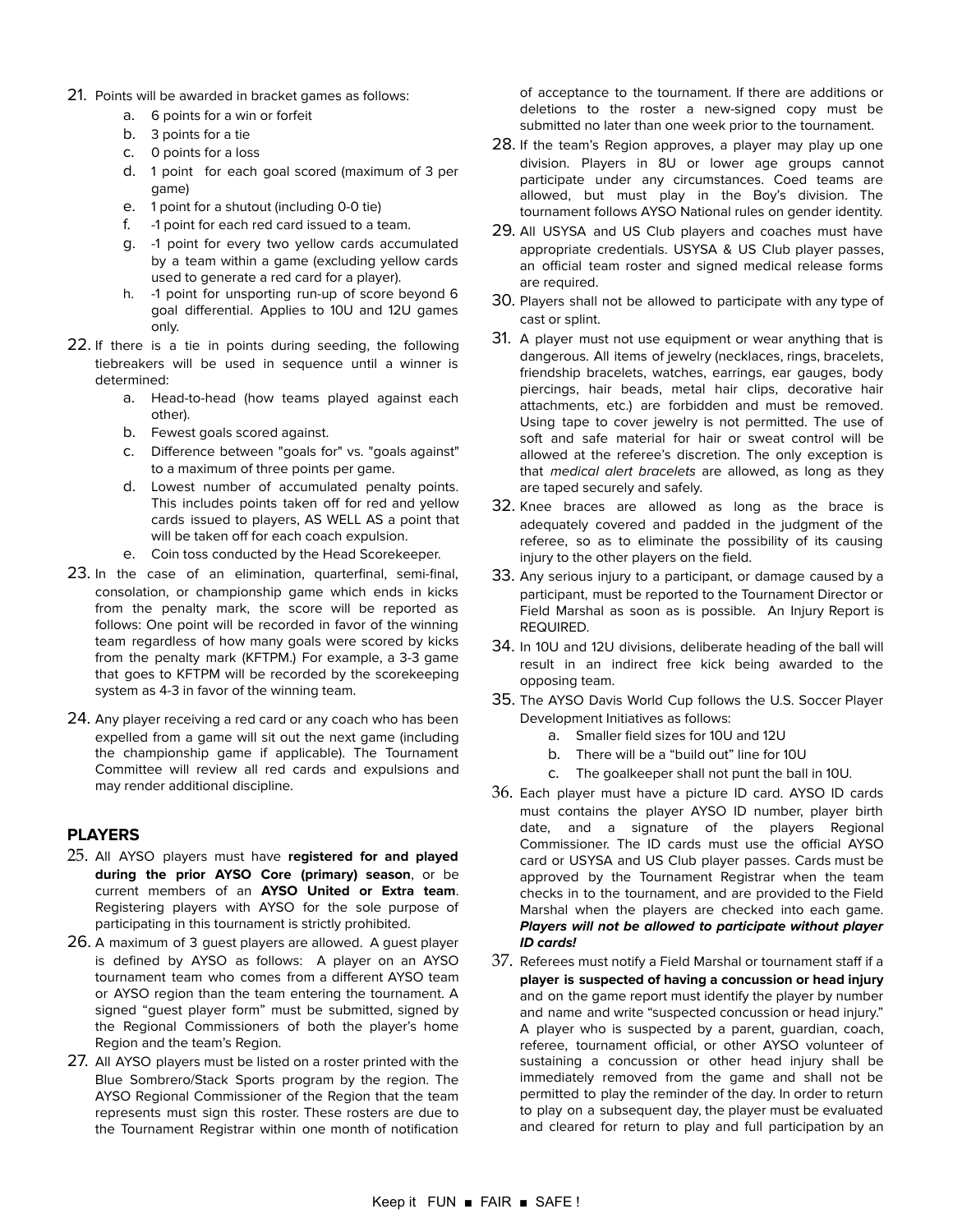appropriately licensed medical professional who has received training in the evaluation and management of concussions. Such a clearance for return to play must be indicated by the medical professional's signature on the AYSO Concussion Release Form; in addition, a parent or guardian must sign the AYSO Participation Release Form.

# **TEAMS**

- 38. Each AYSO team will have a maximum of 11 players in 10U, 13 players in 12U, 16 players in 14U, and 20 players in 16U and 19U. USYSA and US Club teams must adhere to standard roster limits for their club.
- 39. 10U teams will play with 7 players per team on the field (7V7). 12U teams will play with 9 players per team (9V9).
- 40. Team Check-In:
	- a. A representative of the team must check in at Tournament Headquarters at least one hour prior to the team's first game, but **no later than 10:00 AM Saturday**. Tournament Headquarters will be open on Friday evening and early Saturday morning. Player and Coach ID cards will be presented and must match the official roster that has been filed with the Tournament Registrar. Players do NOT have to be present. **Changes to the roster will not be accepted at this time**.
	- b. IN ADDITION, at least 30 minutes prior to your FIRST game on EACH day of the tournament, the **entire team** must come to the **nearest tournament table** for player check-in. Players must be in uniform. The Field Marshal shall compare the official roster to the team player cards and check the player's uniform and equipment. Each player will be stamped on the left forearm with a rubber stamp. **Players cannot participate in a game unless they are stamped.** If a player misses the first game of the day then the coach must bring the player to the tournament table before the next game.
- 41. The "home" team is designated in the tournament schedule and will provide three game balls. Coaches, players and spectators must remain on the side of the field as specified here. No spectators are allowed behind the goal lines at any time.
	- a. **In all divisions:** The coaches must be on the same side of the field (but on opposite sides of the halfway line) so that substitutions can be monitored. Parents must be on the opposite side of the field from the coaches. The field will be marked with a sign that designates which side of the field the coaches will be on, and which the parents/spectators will be on. The parents must be on the same end the halfway line as the coaches (on the opposite touchline).
	- b. During the course of the tournament a tournament official can change which side of the field is to be the team side and which is the parent side.
	- c. The center referee can change the location to be used for the coaches and the parents/spectators for the teams.
- 42. If there is a conflict in the color of the uniforms, the "home" team must either change uniform color or both teams must wear pinafores supplied by the tournament.
- 43. All AYSO teams must wear uniforms that meet AYSO requirements. At the discretion of the Tournament Director, teams that have non-compliant uniforms may forfeit their games. Logos used for check in and removed for games will result in forfeiture.
	- a. Team members must wear a matching uniform consisting of a jersey, shorts, and socks. Such uniform shall be properly marked with the AYSO logo.
	- b. No AYSO uniform may bear a player's name, team name, league name, program name, or inappropriate sponsor name.
- 44. Coaches must carry the Player Medical Release (or Registration) forms or digital equivalent with them at all times.
- 45. In the spirit of sportsmanship, artificial noisemakers are not allowed at the tournament. Non-compliant spectators and participants will be asked to leave the area by the referee or tournament staff.

#### **COACHES**

- 46. Only two coaches from each team are allowed in the coaches' area, and must remain within their coaches' area during the match. The coaches' area extends 10 yards from the halfway line, and is at least 1 yard from the touchline.
- 47. Each AYSO coach must have a picture ID card that contains the coach AYSO ID number and a signature of the coaches Regional Commissioner. The ID cards must use the official AYSO card or one supplied by the Davis World Cup. USYSA or US Club coaches must have a coach pass from the appropriate organization. Cards must be approved by the Tournament Registrar when the team checks in to the tournament, and are provided to the Field Marshal when the team is checked into each game.
- 48. Coaches shall participate in positive coaching that instructs and encourages players during the games. Negative comments and inappropriate behavior are not permitted and may result in a coach being expelled from the field of play. Coaches should remember that they are responsible for the actions of their players, parents and spectators. They can and will be disciplined for their actions.
- 49. AYSO Coaches must be listed on the official roster, **be Safe Haven certified** and be AYSO trained/certified at the age-appropriate level or they will not be allowed to coach in this tournament. In addition, CDC training/certification is mandatory for all coaches regardless of what state their Region is located in.

#### **REFEREES AND ASSISTANT REFEREES**

50. Referees and assistant referees will be assigned from teams not involved in the game being played when possible. Coaches and assistant coaches will not be assigned to matches within the flight that they are coaching. Referees must record on the official game card any incidents resulting in disciplinary action.